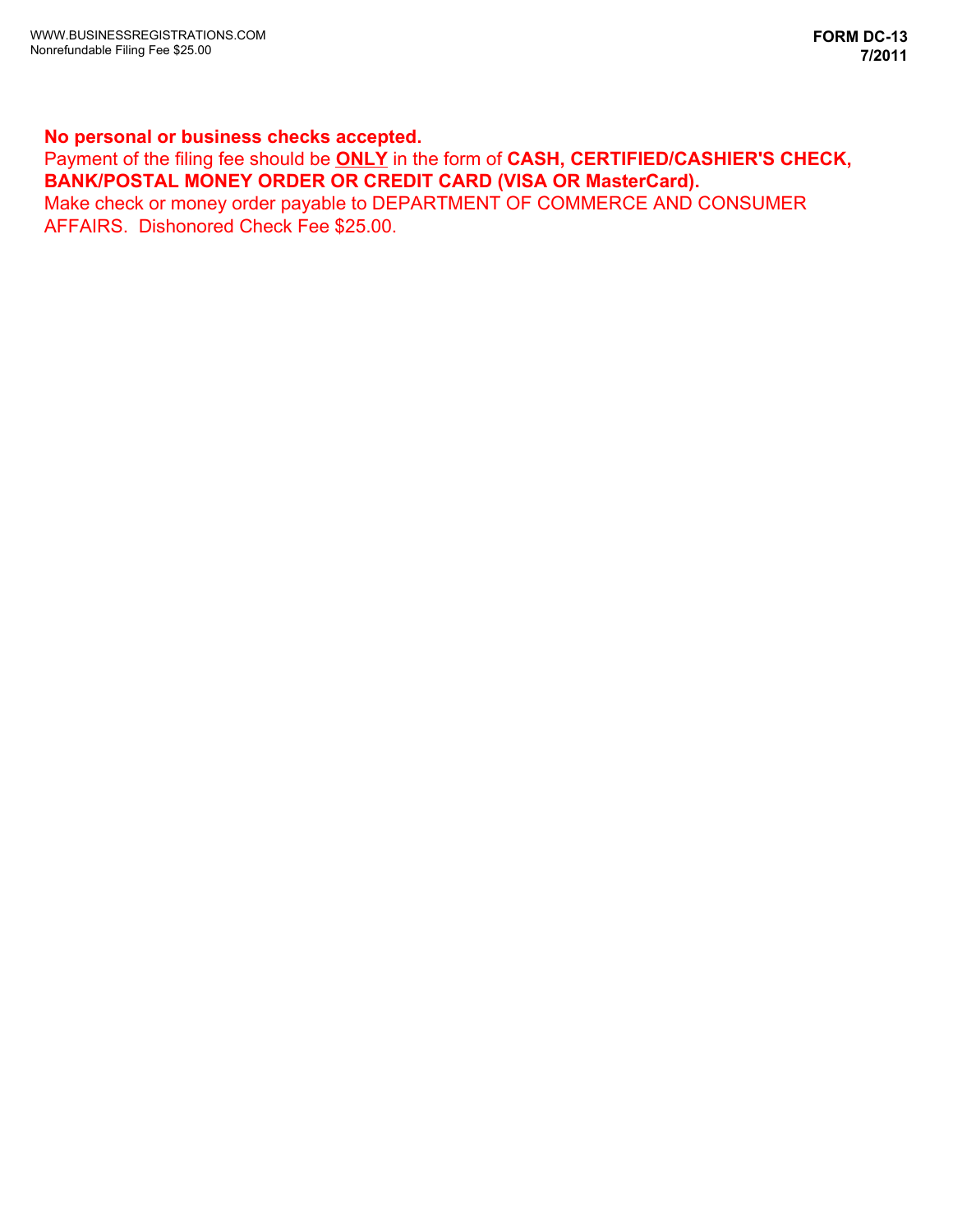WWW.BUSINESSREGISTRATIONS.COM Nonrefundable Filing Fee \$25.00 No personal or business checks accepted. See instructions.

STATE OF HAWAII **DEPARTMENT OF COMMERCE AND CONSUMER AFFAIRS Business Registration Division**  335 Merchant Street Mailing Address: P.O. Box 40, Honolulu, Hawaii 96810 Phone No. (808)586-2727



Clear Form

# **ARTICLES OF DISSOLUTION**

(Section 414-383, Hawaii Revised Statutes)

*PLEASE TYPE OR PRINT LEGIBLY IN BLACK INK* 

The undersigned, duly authorized officer of the corporation submitting these Articles of Dissolution, certifies as follows:

1. The name of the corporation is:

2. The date the dissolution was authorized:

3. The resolution approving the dissolution was adoption (check one):

 $\Box$  at a meeting of the shareholders:

| <b>Stock Class/Series</b> | <b>Total Number of Shares</b> | Number of Shares Cast For | Number of Shares Cast      |
|---------------------------|-------------------------------|---------------------------|----------------------------|
|                           | Entitled to be Cast           | <b>Dissolution</b>        | <b>Against Dissolution</b> |
|                           |                               |                           |                            |

**OR**

by unanimous written consent of the shareholders.

4. The dissolution is effective on the date of filing these Articles of Dissolution or on a later date and time, not more than 30 days after the filing, if so stated. The effective date cannot be before the date of filing. Dissolution is effective (check one):

 on the date of filing of these Articles of Dissolution; **OR** on at the contract of the contract of the contract of the contract of the contract of the contract of the contract of the contract of the contract of the contract of the contract of the contract of the contract of the cont , which is not more than 30 days after (Month Day Year) (Time) the filing of these Articles of Dissolution.

The undersigned certifies under the penalties of Section 414-20, Hawaii Revised Statutes, that the undersigned has read the above statements, I/we are authorized to make this change, and that the statements are true and correct.

Signed this day of

(Type/Print Name & Title) (Signature of Officer)

SEE INSTRUCTIONS ON REVERSE SIDE. The statement must be signed by at least one officer of the corporation.